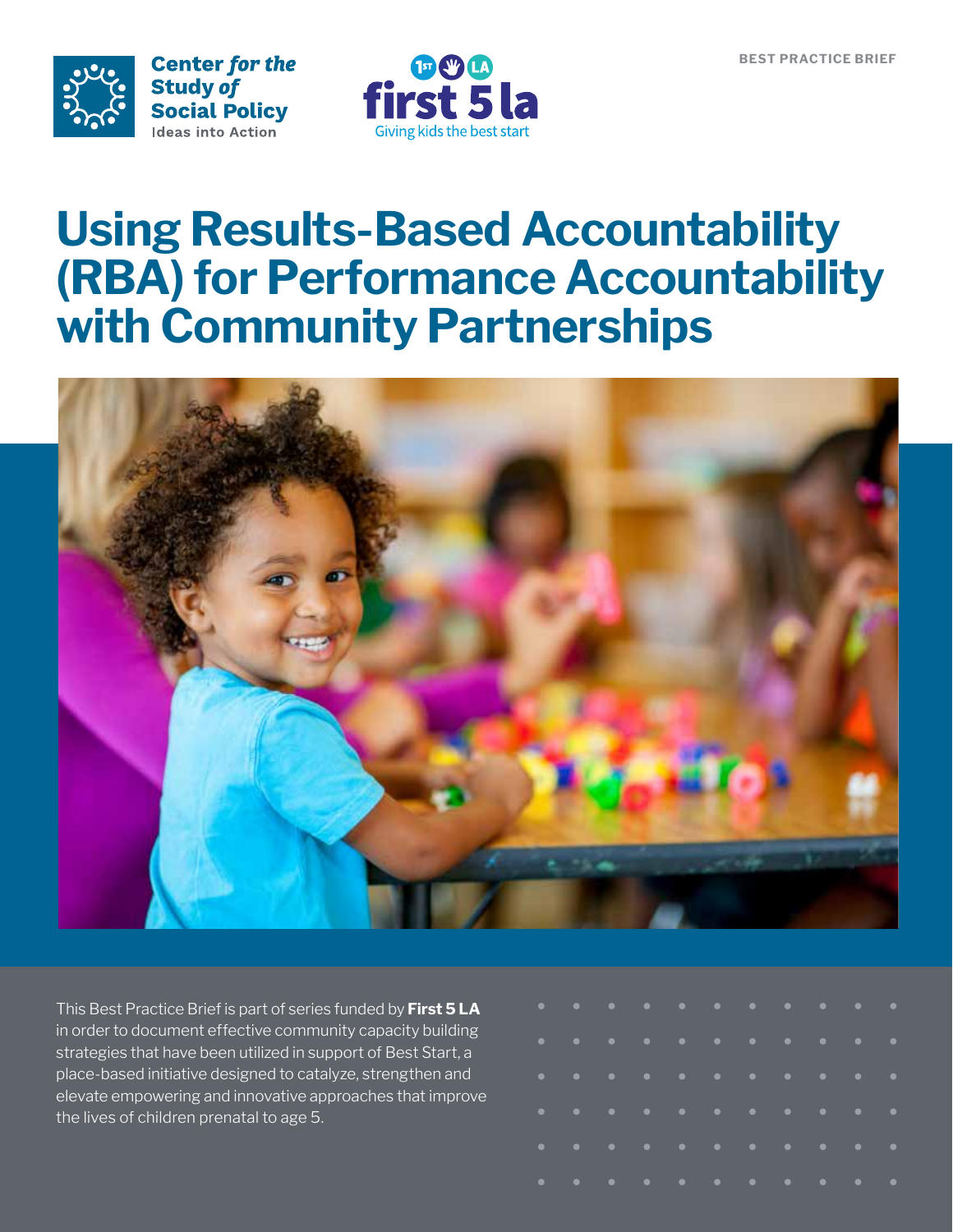# **Introduction**

This issue brief is focused on how a resultsbased approach to community planning and action, specifically Results-Based Accountability™ or RBA, can be an important tool to help communities focus and accelerate their efforts to improve outcomes for children and families. A strong focus on results is essential when collective action by multiple residents and community stakeholders is required, as is the case with the Best Start Community Partnerships. RBA, developed by Mark Friedman, is now used in hundreds of communities nationally and internationally. (A short list of RBA resources and tools is included at the end of this Issue Brief.)

The primary author of this brief is Audrey Jordan; special thanks to her for her guidance, thoughtleadership, and writing of this piece. In addition, we offer special thanks for the experience and lessons shared in this brief from the Capacity-Builders working with Best Start communities, with particular appreciation to Corina Espinoza and Chrysta Wilson, who were primary contributors. Deep appreciation goes also to the resident leaders of the Best Start Community Partnerships who developed the practices described here with their Capacity-Builders and who continue to provide outstanding leadership in their communities.

This series of Best Practice Briefs were commissioned by First 5 LA's Best Start Communities Department and authored by members of CSSP's Partnership Support Capacity Building Team. The purpose of the series is to:

- Highlight Best Start capacity building strategies that have been most effective, in order to support Best Start community leaders as they continue this work and share lessons learned from LA's Best Start Community Partnerships with the broader field.
- Add the richness and depth of on-the-ground and recent experiences of community partnerships in Los Angeles to the existing knowledge around results-oriented community approaches to improve outcomes for young children and their families.
- Enhance understanding of what community-led, place-based initiatives require to succeed.
- Identify helpful lessons and recommendations that can be used to shape future community change efforts.

Together with First 5 LA, which is committed to ongoing learning and improvement, the Center for the Study of Social Policy (CSSP) welcomes the opportunity to document and share impactful Best Start capacity building strategies with those who are leading the next phase of its development, as well as others in the broader community change field committed to better and more equitable outcomes for children and families. CSSP is a national policy, research, technical assistance organization whose mission is to help create a racially, economically, and socially just society in which all children and families thrive. CSSP has offices in LA, Washington, D.C., and New York.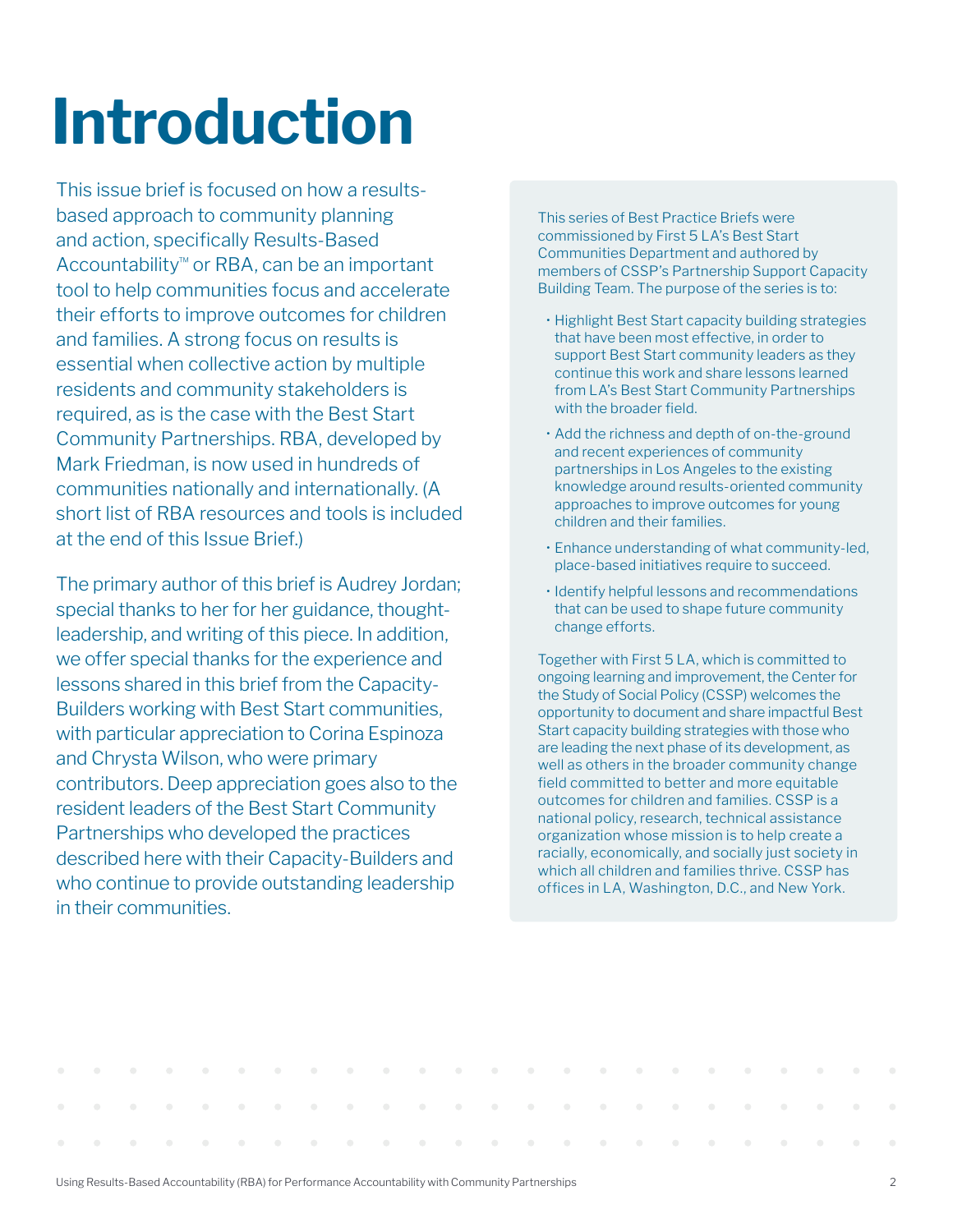### **Laying the Groundwork for Action and Accountability in Partnership Efforts**

Results-Based Accountability (RBA) is "a disciplined way of thinking and taking action that can be used to improve the quality of life in communities, cities, counties, states, and nations."1 In the Center for the Study of Social Policy's (CSSP) support with Best Start community leaders, Capacity Builders focused particularly on three questions that are used in the RBA approach to develop performance measures of progress in advancing a community action strategy, once an overall result is established and the indicators of that result have been identified. These questions are:

- *• How much did we do?* This indicator addresses how much of an activity was conducted, the frequency of activities, etc.
- *• How well did we do?* This indicator addresses quality: was the activity conducted with the level of quality expected and aimed for?
- *• Is anyone better off?* This indicator addresses the highest priority, but often the most difficult to measure: did the action make a difference in someone's life?

In Best Start communities, the goal was to use RBA methodologies to help Community Partnerships understand and track the performance of the non-profit organizations to whom First 5 LA had provided grants to implement action strategies designed by the Partnerships themselves. In a sense, RBA was intended as the way that Partnerships could make sure that their intentions were carried out by the grantees who were executing their plans. The Capacity Builders' role was to ensure that Partnerships and the grantee agencies alike understood the concepts of performance measurement, had knowledge of RBA, and had the capacity and tools to use these methodologies to track the performance of the grantee agencies.



To prepare to engage Community Partnership members around RBA, Capacity Builders and CSSP developed a training guide on RBA and the use of performance measures.2 The guide (a PowerPoint), along with other tools, used visual images,

<sup>1</sup> Trying Hard is Not Good Enough, Friedman, p 11.

<sup>2</sup> <https://cssp.org/our-work/project/best-start-la/#compendium>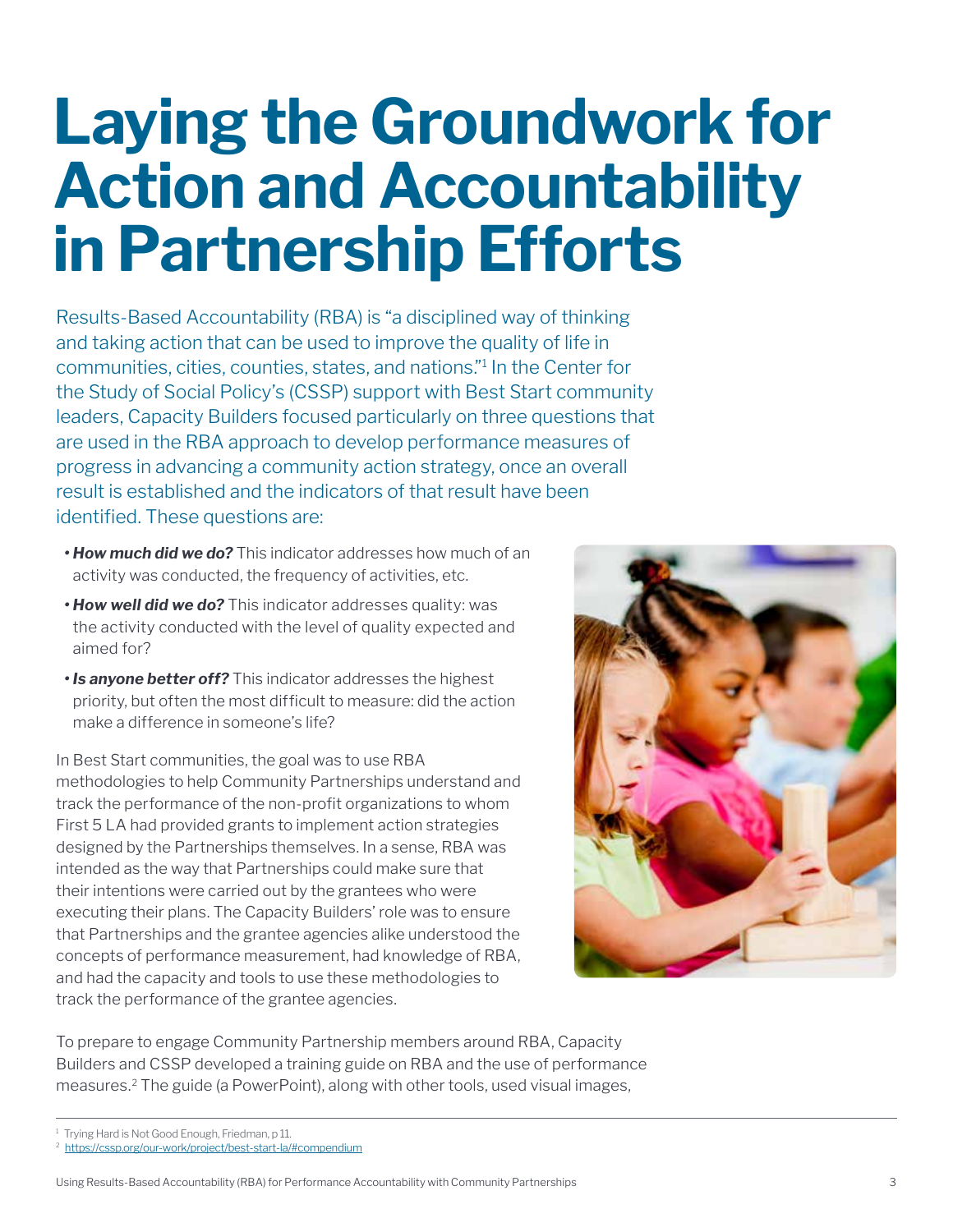stories, and real-life examples to make the concept of performance measurement less technical and more accessible. In addition to the guide, each Capacity Builder developed her/his own training materials, creating customized and interactive capacity building sessions for each Partnership. The approaches used for these sessions varied by community, but often included presentation-style trainings, interactive facilitation, games, storytelling, visual charting, and graphic recording. Additionally, the training for each Partnership was tailored to be culturally and linguistically appropriate for that community. All of the trainings were grounded in popular education and adult learning principles that emphasized the need for topics and content to be relevant or relatable to learners' lives. For example, as a way of grasping performance measurement principles, Partnership members engaged in interactive activities that developed performance measures for personal concern, i.e., losing weight, quitting smoking, or even developing a successful holiday party.

The experience of introducing performance measurement concepts to Best Start Partnerships suggests several questions that should be posed as early-on as community members grapple with how to track progress in their own communities:

- How can the concepts of performance measurement be made less academic, more real-world, and more grounded in day-to-day experiences of residents and community members?
- How will the professional staff involved in the performance measurement process share power and oversight with unpaid community leaders? How do you shift from a framework of "power over" to "power with?"
- How—a key issue in the specific instance of the Best Start Partnerships—how does a funder hold a service provider or community agency implementing a strategy developed by community members accountable? How is accountability shared between a funder and community members? How can a funder "co-construct" with community leaders shared responsibility for evaluating the effectiveness of strategies, especially when those strategies were developed by the community leaders?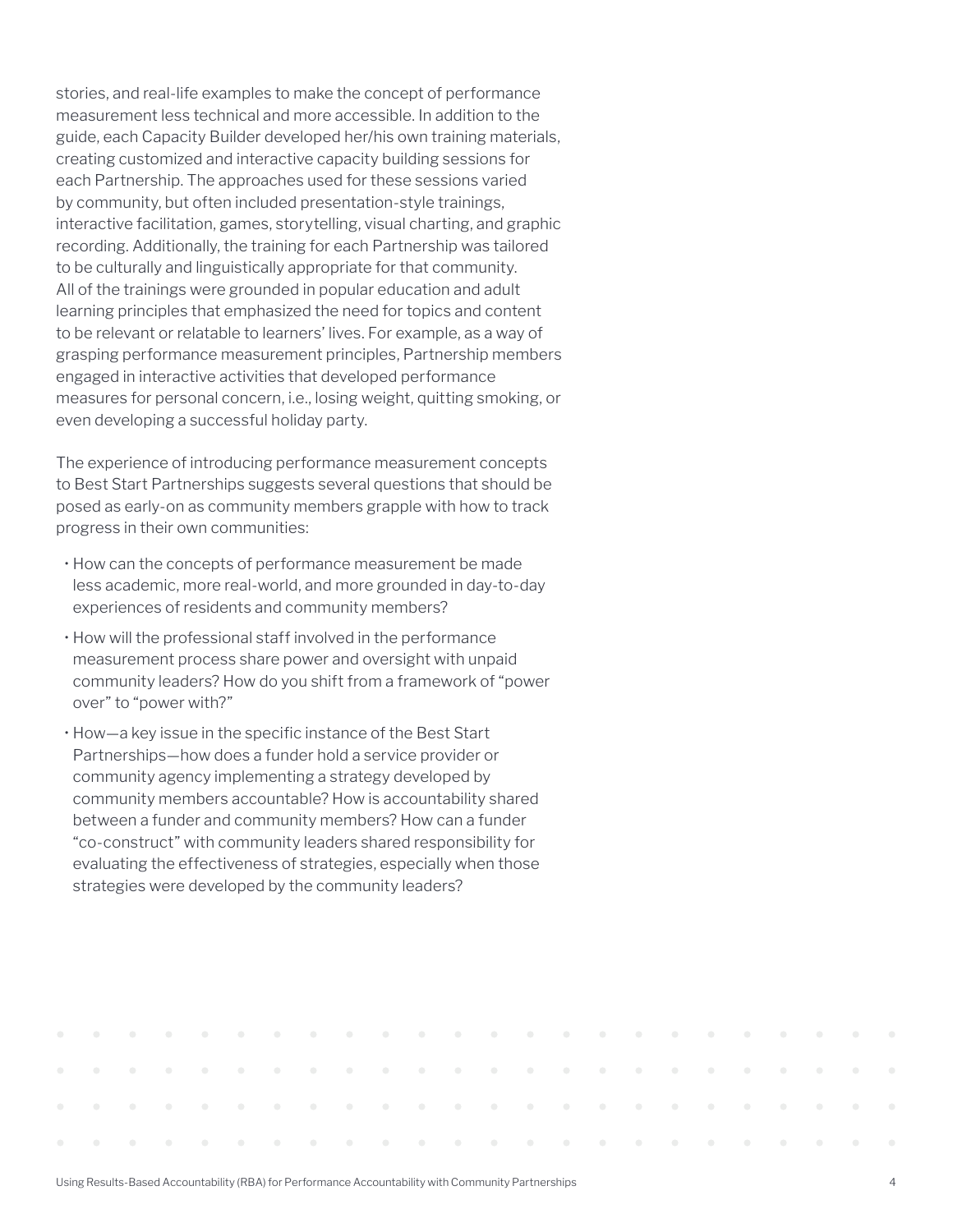# **Capacity Building in Action**

Once Capacity Builders had developed relevant, community-focused RBA training materials and teaching approaches (often with the support of CSSP's Partnership Support Team, or PST), they sought to help Community Partnership members actually develop performance measures, using the principles of RBA. In some communities, this

was done in tandem with Partnership committees or workgroups dedicated to data and learning; in these instances, the members of the workgroup became the point people for on-going performance measurement. In other Best Start communities, no such workgroups existed. In either case, Capacity Builders discovered that, despite initial training, both the grantee organizations who worked with the Partnerships and the community members themselves often had limited knowledge of RBA. The Capacity Builders needed to continually build the skills of *both* resident leaders and grantee organization staff so that performance measures could be developed in a way understandable to community residents and applicable to the strategies and activities the provider organization was implementing.



This on-going capacity building process varied across communities according to local dynamics, but in general three steps were common to most Partnerships:

#### **STEP 1: ASSESS AND ORIENT THE COMMUNITY PARTNERSHIP**

This step is about ensuring that people understand the purpose and utility of performance measurement. It involves explaining the process in an applied, relatable way. Partnership members need to understand what they are being asked to do and why it is important to their work and their community. When this is true, they can make an informed decisions about committing their time and effort to this process.

In this step, Capacity Builders make no assumptions about how much or how little people already know about evaluation or performance measurement: instead, they seek to learn "where people are" and go from there, building on whatever degree of knowledge people have. For instance, while the concepts of RBA and measuring performance initially felt foreign to many community members, with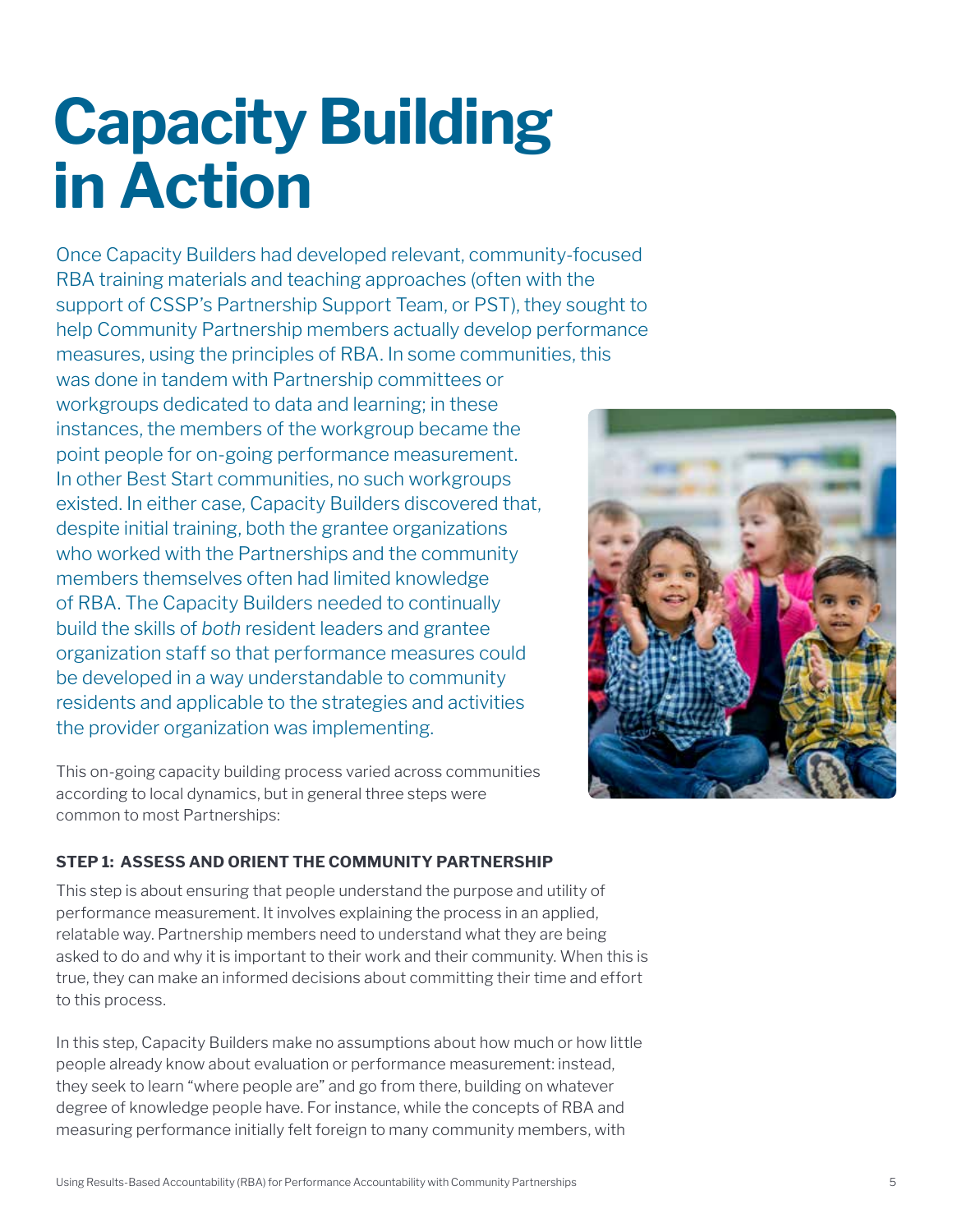the help of the Capacity Builders' efforts (backed by the PST), Partnership members soon saw that every day they were making decisions based on data and evaluating the results of things they do. From making decisions about groceries to examining the report cards of their children, community members realized that data and performance measurement were already part of their lives. Once residents grasped these core concepts, based on their personal experiences, the Capacity Builders introduced the reasons why community groups and organizations should be just as focused on measuring performance and results. When approached in this way, resident leaders responded immediately to the idea that performance measures could demonstrate whether an investment they had designed was effective or not. They deeply valued not being "wasteful" of resources, and the importance they placed on this value was harnessed to make the connection about why measuring performances of funded activities and strategies was important.

#### **STEP 2: ONGOING ASSESSMENT OF THE COMMUNITY PARTNERSHIP'S KNOWLEDGE ABOUT RBA TERMS AND CONCEPTS.**

Assessing capacity is not a one-time activity. Capacity Builders must be aware that people learn at different rates and that new people come into the community's process all the time. Content must be taught multiple times and in different modalities, so that everyone can retain information. For Community Partnerships, ongoing assessments were often built into the beginning of each training session. Partnership members were asked what they remembered from the last session, or asked to explain in their own words the concepts of evaluation, results, and/or performance measurement. The resulting discussions helped the Capacity Builders to customize future training and maintain a continuous learning process. (This continual re-assessment was important for another reason: attendance at Community Partnership meetings can fluctuate, with new residents joining all the time; thus, ongoing assessments or "temperature checks" are helpful to ensure that people don't get left behind.)

#### **STEP 3: DEVELOP SPECIFIC PERFORMANCE MEASURES FOR THE GRANTEE ORGANIZATION'S STRATEGIES AND ACTIVITIES.**

As community members demonstrated increased capacities around RBA and performance measurement, Capacity Builders started to develop actual performance measures for the grantee organization's activities. In every instance, Capacity Builders found that dedicated time to building resident knowledge around RBA enabled them to have sophisticated conversations about developing performance measures.

Key to the success of the performance measures development process was making the grantee organization's contract deliverables known to the resident leaders. Only with this knowledge could residents develop measures for the activities that grantees were contractually obligated to deliver. This moved performance measure development from abstract to concrete, with a significant "stake" for those who wanted to see the activities they had designed successfully implemented.

While moving through these steps, Capacity Builders kept several things in mind:

**• Consider language carefully:** Language equity is an important consideration for capacity building, especially with a complex, potentially technical topics such as RBA and performance measurement. Of course, there is the need to consider specific

 $\bullet$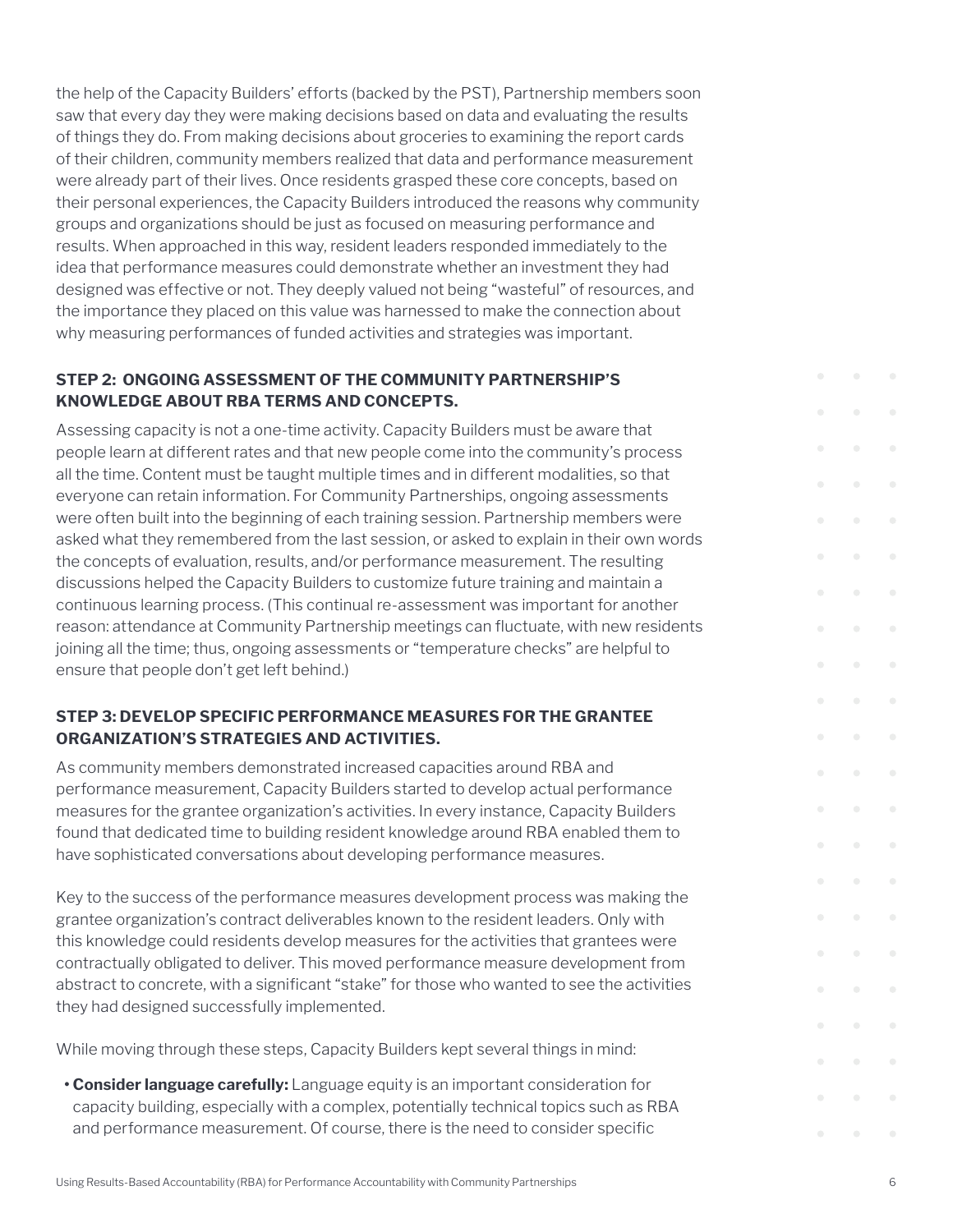language needs of the community residents, with the appropriate supports such as translation equipment and skilled interpreters. In addition, though, it is important to identify "shared language"—words or phrases that everyone can relate to and use in reference to RBA and performance measurement concepts. For example, in Best Start communities, it was important to be able to talk about "medida" as well as measures, to say "immediato" as well as short term, to express an interest in "sugerencias" as well as for feedback. (Stop here)

- **• Make the learning iterative, with "scaffolding":** It is important to have a starting point that provides an overview of RBA and the concept of performance measurement. Though some members may already have exposure to assessment and evaluation, it is useful to conduct an "on the same page" session so that partnership members have a "common ground." After this, "scaffolding" was the basis for maintaining the community leaders' new knowledge: that is, new discussions built on prior discussions, and Capacity Builders would not move on to discussion of a new performance measure until there was thorough review and understanding of the one before it.
- **• Allow for diverse learning styles:** Considering diverse learning styles is consistent with adult learning principles. The use of multiple modalities, methods, and practices can help address the diverse ways in which an individual learner receives and retains information. In the work with Community Partnerships, it was key to have tools that facilitated visual, auditory, and sensory/tactile learning styles in order that community members could not only *listen* to what as being said, but also *see* it through graphics and other visuals, and where possible *feel it* through hands-on practices. The use of interactive games and activities that allowed members to learn the material *and* practice the skill was essential.
- **• Make the information relatable:** A key part of building on residents' current knowledge (i.e., scaffolding) was the use of interactive and experiential two-way learning. Operationally, this included posing questions related to activities from everyday life to make sure there was a mastery of RBA concepts. Questions such as, "How would you know if your holiday party was a success?" were asked, and for every idea a resident shared, the Capacity Builder connected it to one of the three RBA performance measure questions. Then, grounding the group's brainstorming in results that connected to the ultimate goal of the partnership helped the members become more discerning. This was a foundational skill that the RBA work was then built upon.
- **• Build the capacity of residents to communicate to others/train their peers:** CSSP aimed to have community residents become adept in describing the performance measures they were using, and to be able to ask questions of the grantee organization specifically related to performance measurement of the activities the grantees were implementing. Achieving this goal varied across the Best Start partnerships. However, with structured facilitation and taking the time needed for community members to understand what was at stake, Partnership members developed a strong commitment to the importance of data and measurement for accountability purposes. In some partnerships, they began to review data and ask questions based on them, and in at least a few Partnerships where this process took hold strongly, adjust their strategies based on what they learned through performance measurement.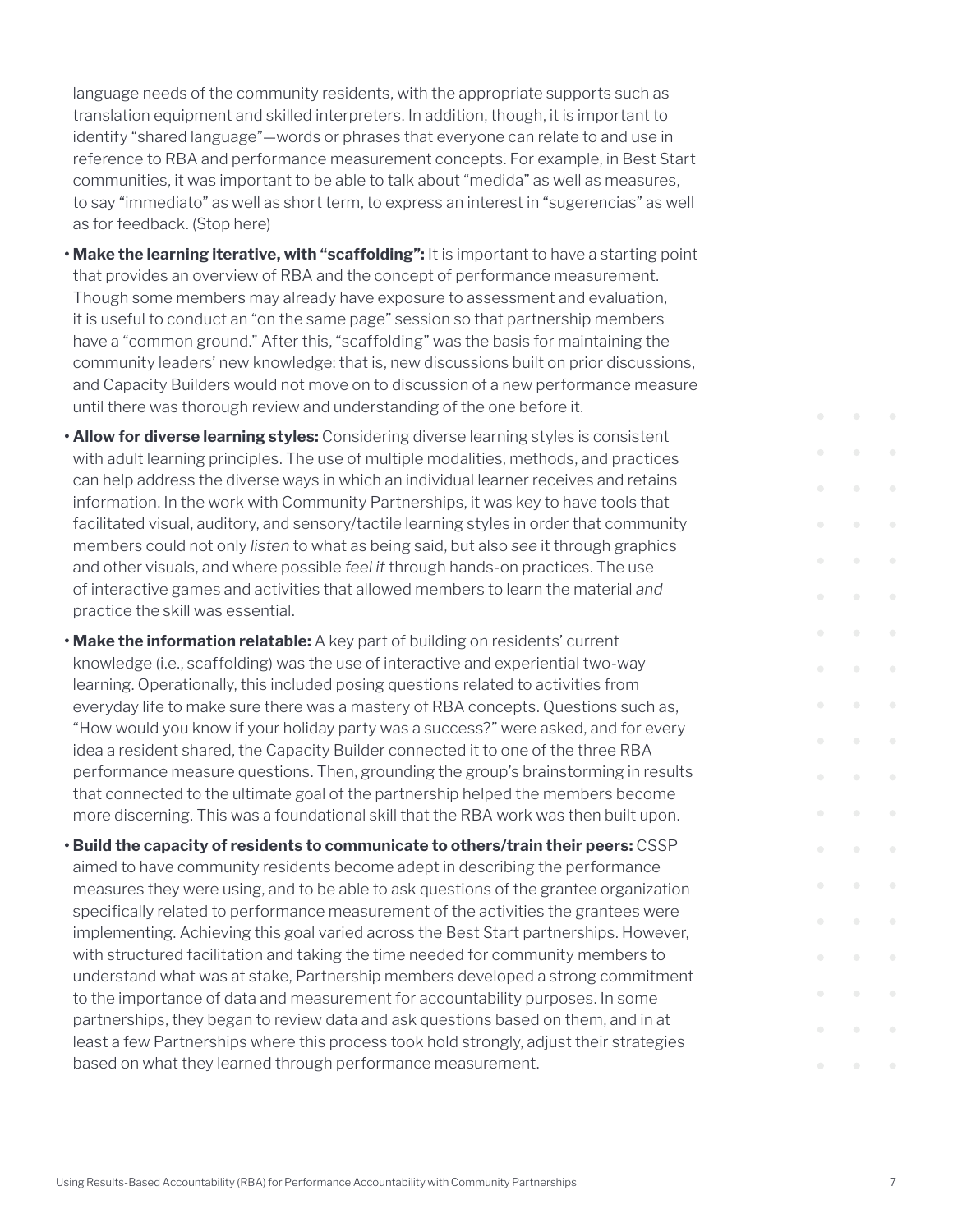# **Challenges**

The primary challenge to the capacity building described here was a "structural" one, relating to the nature of the contractual arrangements between First 5 LA and the grantee organizations funded to implement each Community Partnership's action strategies. Specifically, Capacity Builders found that contractual obligations specified by First 5 LA often affected how deeply a grantee organizations could or would engage with the performance measures developed by Community Partnerships. Some explanation is needed here in order to understand why this became such a critical factor.

The PST had discussed frequently with First 5 LA staff the importance of Community Partnerships learning about RBA performance measures so that the partnerships could monitor the implementation by grantee organizations. However, when First 5 LA contracted with the grantees, there was no contractual obligation for grantees either to (a) lead co-design processes on measurement/evaluation with the Partnerships, or (b) develop RBA performance measures for their contracted activities. Grantee's contracts with First 5 LA also didn't mandate that grantees needed to track performance using the three RBA performance measurement questions to which community members were oriented (i.e., *How much did we do? How well did we do it? What difference did it make?*). As a result, some Community Partnerships never had the incentive to develop performances measures for the grantee's activities. This contractual limitation also meant that in some Best Start communities, Capacity Builders were often the only actors working to integrate community leaders into conversations about performance and accountability. Under their contracts, grantees were not required to do this or even to participate with the Community Partnership in this process.

On the positive side, some grantee organizations hired external evaluators who helped develop data collection tools with residents and then collected information on the implementation of LBD activities. And, in a few communities, the grantee evaluator and the Capacity Builder co-facilitated performance measurement trainings and measure development sessions.

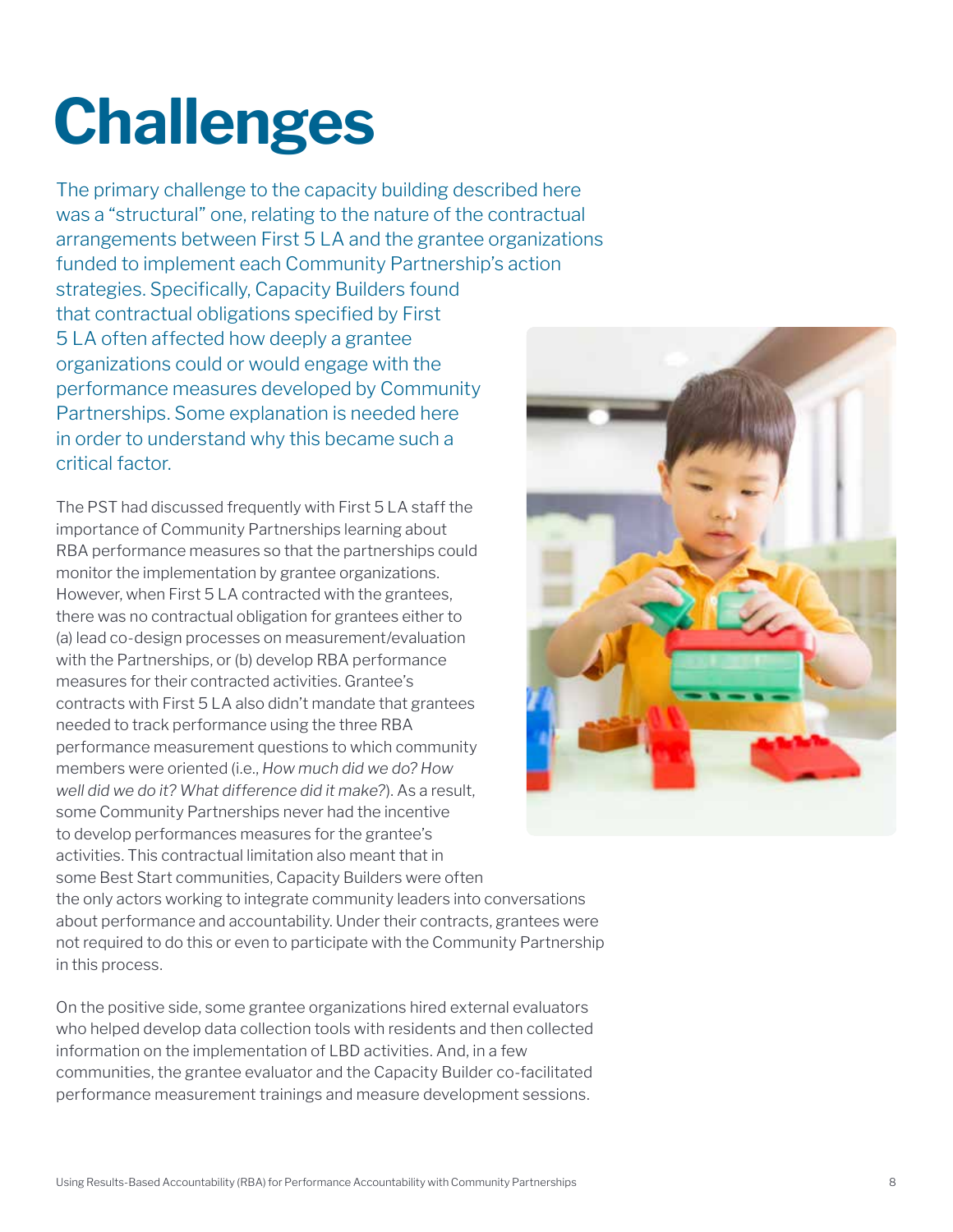# **Measuring Success**

As with most capacity-building work across the sites, the outcomes of the RBA/performance measurement activities varied across the Community Partnerships. As mentioned previously, the reasons for this variation largely centered around (1) the degree of engagement

of the grantee organization with the RBA process, and (2) the extent to which the First 5 LA program officer promoted this engagement. In the communities where goals for RBA performance measurement were achieved, the Capacity Builder served as a helpful liaison between the grantee and the Community Partnership, often facilitating joint understanding of RBA by the grantee and Partnership members. At the heart of RBA is an informed agreement about accountability to results. When grantees understood the Partnership's desired results, adopted them as the goals for their contracted work, and engaged the Partnership in ongoing monitoring and communication about progress, the intended performance outcomes were achieved.

We conservatively estimate that, in a little more than half of the partnerships, some adherence to RBA occurred, i.e., regular reporting and discussion about progress between the grantee and the Community Partnership regarding at least the first two RBA performance measurement questions (i.e., *How much did we do?* and *How well did we do it?*). In some sites—we estimate two to three of the 13—there was little accountability to the



Community Partnerships for strategy implementation by the grantee; that is, there was little report-back and discussion and minimal accountability by the grantee organization for achieving the Partnership's results goals.

Overall success of the capacity building activities related to RBA and performance assessment can be summed-up in one observation: the grantees were formally accountable to First 5 LA for the contracted work on behalf of the Community Partnerships, and accountability to the Partnerships was "strongly recommended." Not optional, but also not mandated. Because of this disconnect—not really requiring the "accountability" part of Results-Based Accountability—grantees may have intended to engage in an accountable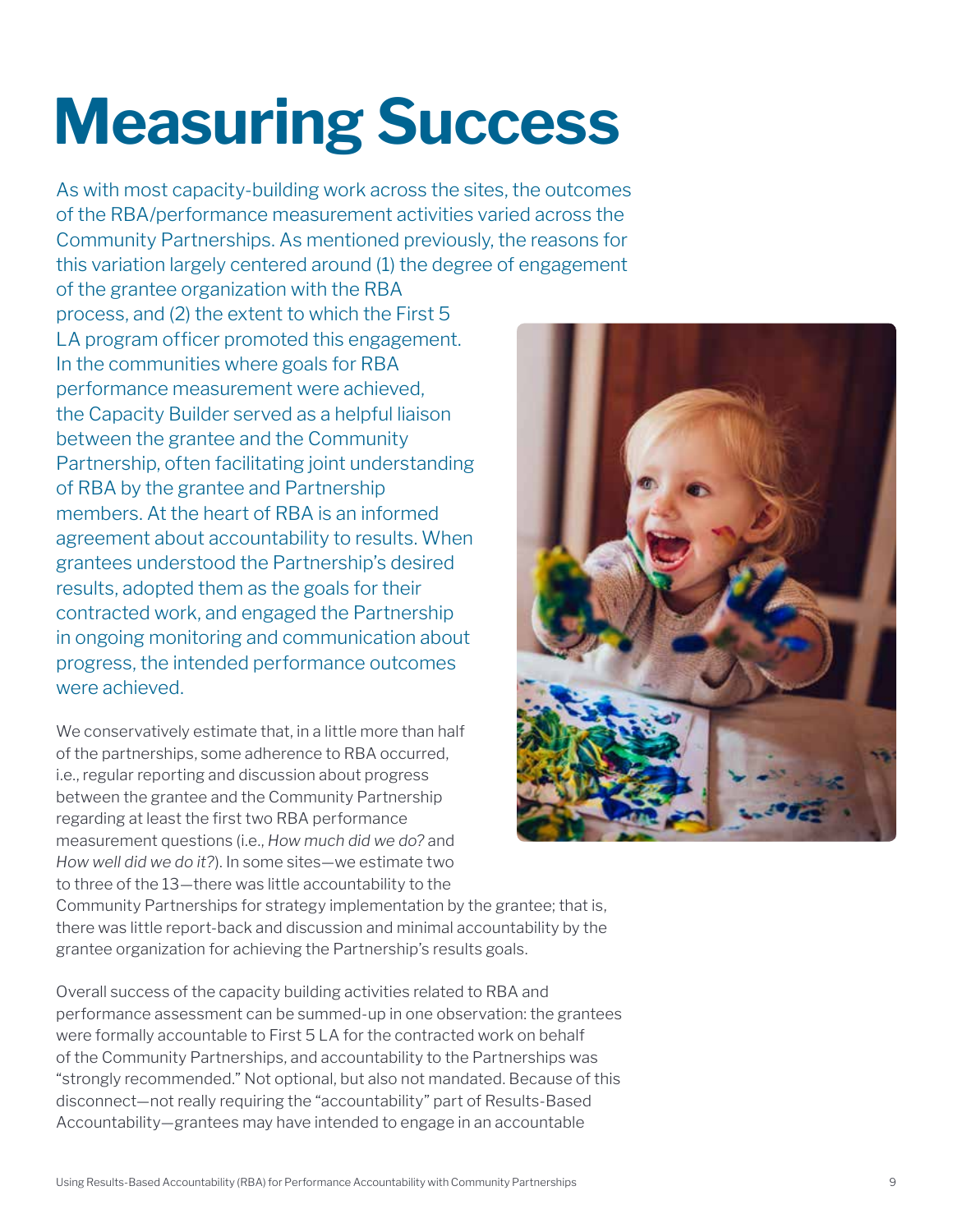partnership with communities, but they primarily responded to what their contracts required. This may or may not have aligned with the results goals set by the Partnership. Although technical assistance was provided to grantees to encourage accountability to Partnership results (including cross-site training sessions and technical assistance support from an evaluation firm), it was only those grantee organizations that worked in true partnership with Capacity Builders and the Community Partnership where genuine progress in aligned with the community's performance measures occurred.

With time, patience, and flexibility in facilitation, many of the Community Partnerships established metrics for each of their strategies and activities. This accomplishment is in evidence in the document that outlines the performance measures (see RBA tool). In addition, in at least one Community Partnership, when presented with data related to their metrics, the leadership engaged with the grantee evaluator to discuss gaps in meeting performance measures, demonstrating their understanding of the role of data in pointing the way to improvement. In this instance, members of the Best Start South El Monte-El Monte Advisory Committee invoked the three RBA performance measurement questions while discussing the potential contract extension of their grantee organization. The resident leaders asked First 5 LA and the grantee what was proposed in the original plan and what was accomplished, asking questions about impact and results. While the grantee's contract was ultimately extended, the vote within the Community Partnership was split 55/45. In the past, people voted with their loyalties: this time, people voted based on the performance measures and results. This was a strong demonstration of data-driven decision-making, most likely linked to the ongoing capacity building on RBA the resident leaders received.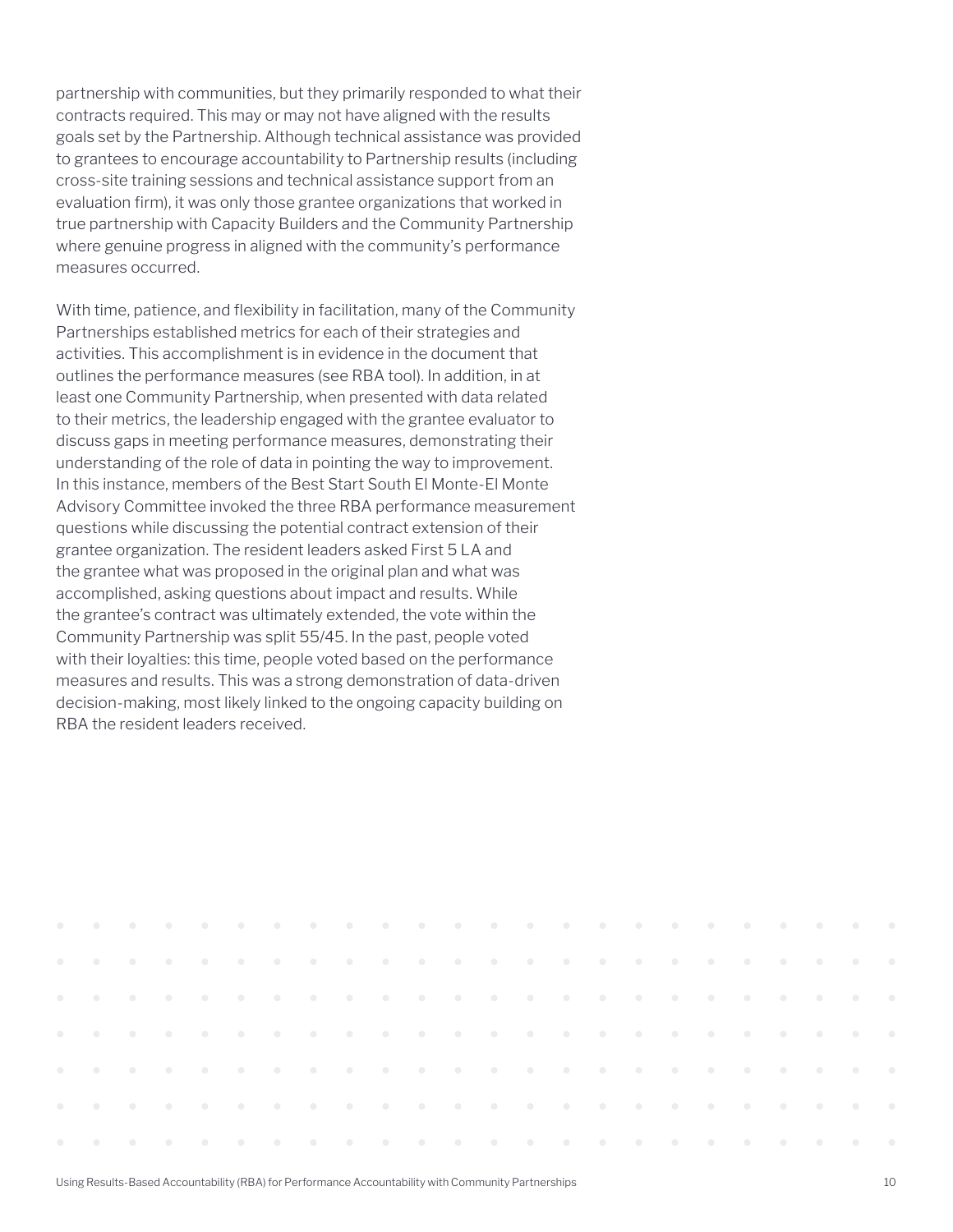### **Lessons Learned and Recommendations**

There are many lessons to be learned from the Community Partnerships' experience with RBA and from the capacity building that supported it.

- *• From a management perspective, what stands out is the importance of aligning the accountability demands in the First 5 LA contracts with grantees, the grantees' understanding of the nature of their accountability to community members, and the expectations established through the RBA training.* The length of time that elapsed between development of the Community Partnership's action plans and First 5 LA's grantee selection and contracting process; the diminishment of community accountability by grantees because they perceived they were primarily accountable to First 5 LA through the contracts; and the premise by Capacity Builders that all parties were genuinely committed to community accountability—there were not all aligned, and this interfered with timely and community-accountable implementation of Learning by Doing strategies in many Best Start communities.
- *• From an on-the-ground perspective, what stands out is the apparent reluctance and/or inability of many of the grantee organizations to understand their role with the Community Partnerships.* The grantees held their accountability to F5 LA first and foremost. While understandable, given how the contracts were written, this emphasis—sometimes bordering on seeming to dismiss the communities' priorities—was to the detriment of engaging the Community Partnership members as valued and important partners. The result was conflict, miscommunication, and mistrust—all of which made both the Learn by Doing and the RBA work that was meant to accompany it more challenging.
- *• One takeaway lesson is this: when a funder like First 5 LA rolls out a countywide initiative, the ways of assessing performance (i.e., evaluating it) would benefit from some standardization across communities (which the RBA performance measures, co-designed with Community Partnerships, could have provided).* The expectations should be accompanied by capacity-building for all the parties (i.e., for residents and for grantee organizations), so there is commitment and capacity for similar approaches to performance measurement, while still leaving room for local control and customization.
- *• An inspiring reflection from the Best Start experience is that community residents have a large capacity for learning technical skills related to evaluation, performance measurement, and continuous improvement.* If provided the time, support, and resources, community members can

Using Results-Based Accountability (RBA) for Performance Accountability with Community Partnerships 11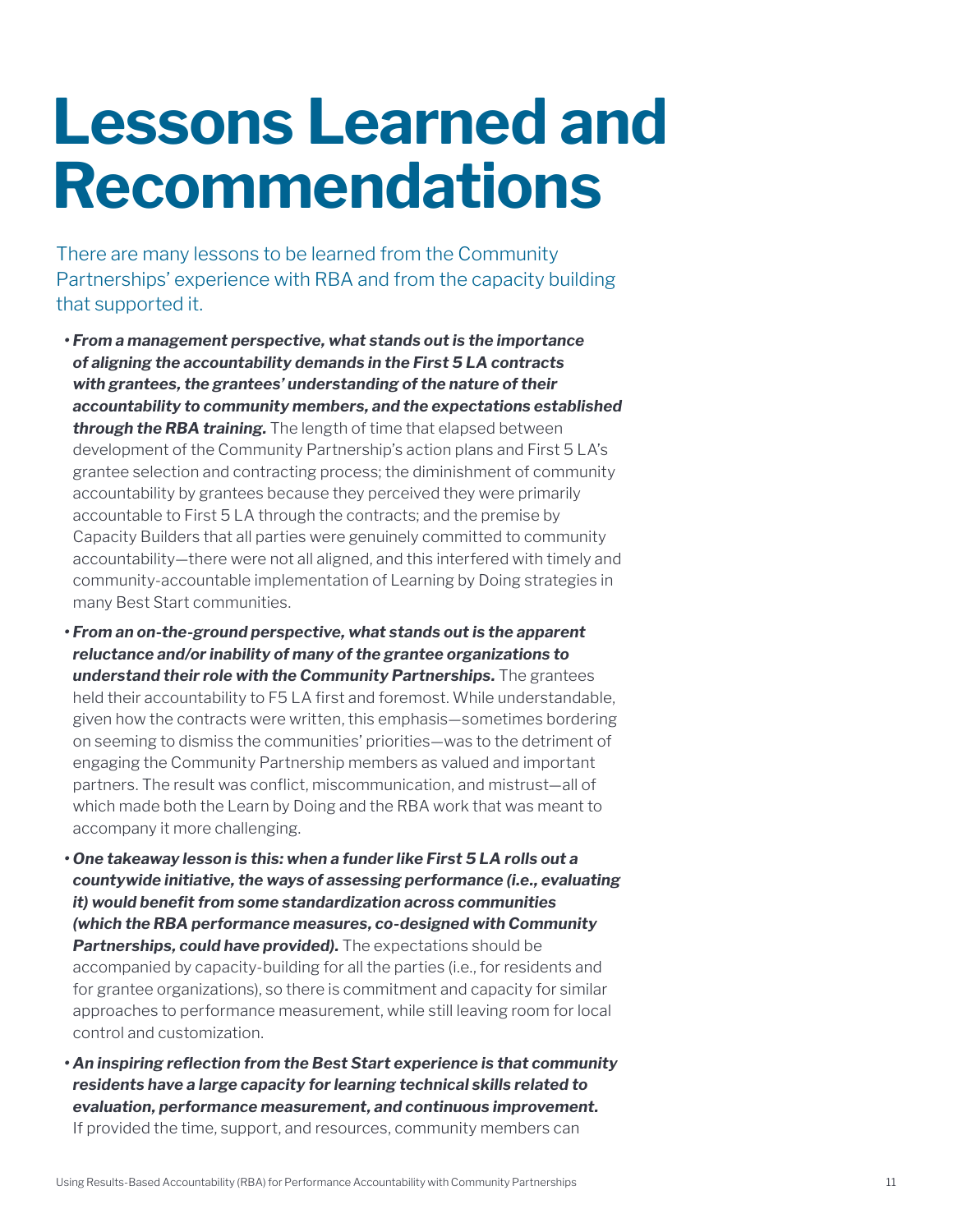lead or co-lead successful evaluations. At times, Community Partnership members proved more effective at performance measurement, for example, than the professional staff of the grantee organizations.

With hindsight, it appears that more and more consistent expectations were needed to ensure that all parties understood the overall structure of accountability relationships and how the RBA methodologies could have advanced those. If this had happened, the various involved parties (grantees, Community Partnership members, Capacity Builders, etc.) may have been able to address the challenges described above. Insistence on alignment in developing, monitoring, and regularly reporting on performance measures to the Community Partnership would have also helped address these challenges. Given the varied levels of knowledge and competency on RBA (and evaluation in general), it is suggested that in future situations having complex accountability relationships, Capacity Builders (or whomever plays their role) would provide trainings to individual Partnerships, followed by a combined cross-community training session. This approach would require more time; however, it would have helped all those involved to be anchored in a common understanding of RBA and performance measurement, thereby bringing that discipline to the Community Partnerships' and grantee organizations' discussions on establishing metrics.

Perhaps most importantly, it is recommended that in these situations First 5 LA use its power to ensure that grantees are delivering resultsfocused activities connected to Community Partnership goals, and that the investment is yielding the impact promised to the community (or at least making this the highest priority).

For future attempts at implementation of an RBA approach with Best Start community-determined strategies by contracted grantees, we offer the following recommendations:

- Ensure clarity and agreement in the contracting process that accountability to community strategies/outcomes is required;
- Provide upfront and on-going capacity-building on RBA for all parties involved in the partnership work (consider joint-trainings of grantees and community partnership where feasible);
- Provide upfront and on-going training and support for service provider organizations/ grantees to make the necessary shift to engaging with community residents as accountability partners;
- Provide training and support in facilitation of evaluation-related content in community spaces for grantee organizations. We suggest this should include cross-site training as well as training and consultation with individual partnerships; and
- Invest the time and create the space necessary for relationship-building and trust development between grantees and community partnerships.